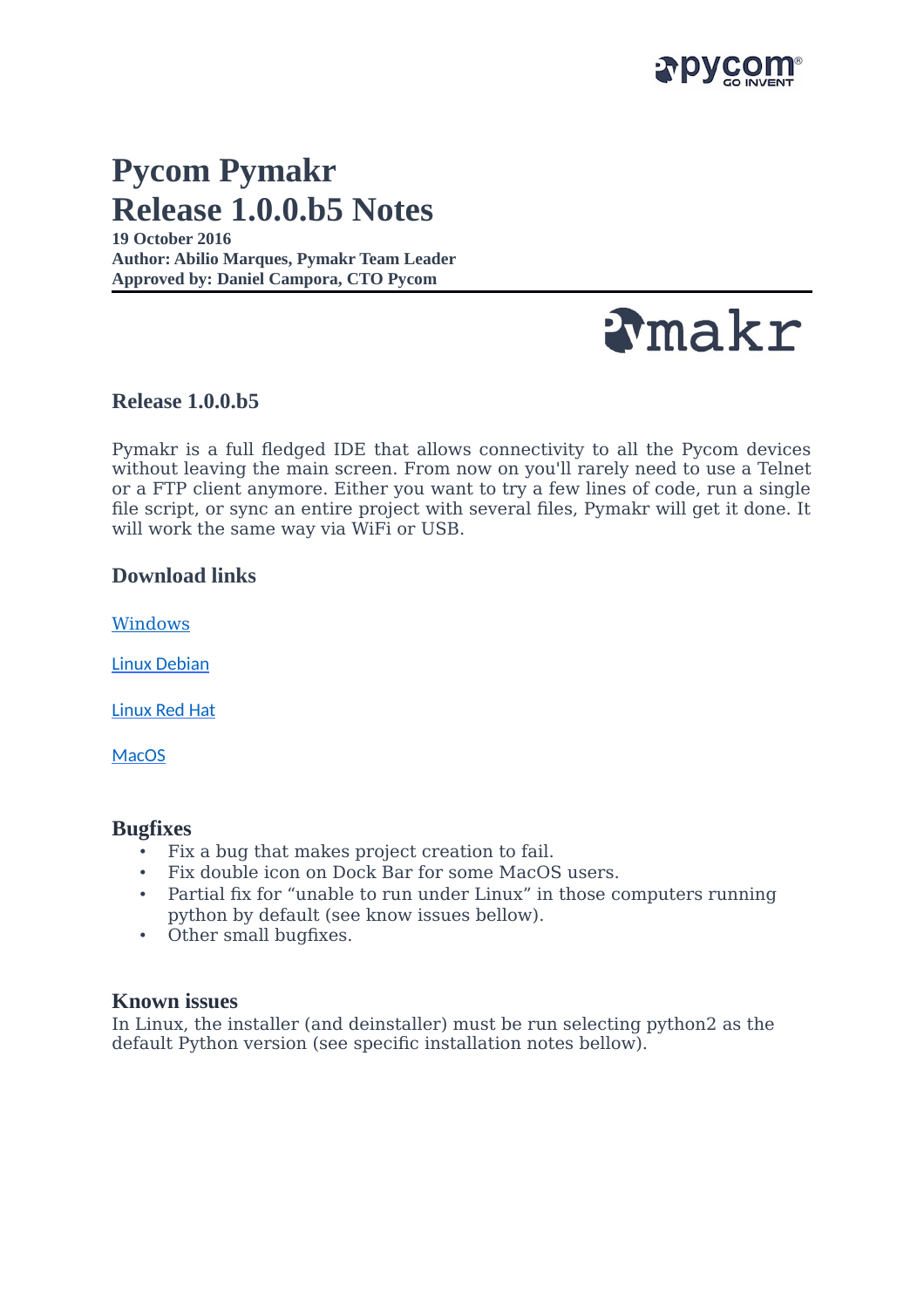

# **Before installing Pymakr**

**WiPy v1 users:** this new release of Pymakr relies on a series of improvements made to the WiPy firmware during a few months. Though you will be able to use it as a standalone IDE, you'll need to upgrade to firmware version 1.3.0 (or higher) if you want to work with your WiPy. The latest stable firmware can be [downloaded from here.](https://software.pycom.io/findupgrade?product=wipy&type=stable&platform=wipy%20with%20cc3200&redirect=true)

To upgrade the firmware on your WiPy v1, please follow [these instructions](https://docs.pycom.io/wipy/wipy/general.html?highlight=update#upgrading-the-firmware-over-the-air).

**LoPy / WiPy v2 users:** at present time the firmware for these devices must be upgraded using the standalone update tool provided under the *Firmware Updates* section of: <https://www.pycom.io/support/supportdownloads/>

# **Installation**

Download the file specifically made for your operating system from one of the links at the start of this document.

#### **Windows**

Simply complete the steps in the installer.

#### **Mac**

Open the *dmg* file. Drag and drop Pymakr into *Applications*. As the application was not downloaded from the official *App* Store and this is the first time that you run Pymakr on your computer, follow the next steps:

- 1. On the *finder*, press Control on the keyboard, and click on **Pymakr**.
- 2. Select open.
- 3. If any message appears, accept it.

The next time you can open Pymakr as you would do with any other application.

Refer to: [https://support.apple.com/kb/ph18657?locale=en\\_US](https://support.apple.com/kb/ph18657?locale=en_US) for more information.

#### **Linux**

Depending on the OS flavor you have, you either have to install the **deb** or the **rpm** file. We recommend you to install it by double clicking the file and following the instructions that appear on the screen. But if you are a pro user and want to use the terminal, feel free to do it that way.

For those using python3 by default on their Debian based distros (Ubuntu/Mint), we propose to follow the next instructions (version numbers may vary):

1. sudo update-alternatives --install /usr/bin/python python /usr/bin/python3 2.

2. sudo update-alternatives --install /usr/bin/python python /usr/bin/python2 1.

3. sudo update-alternatives --config python (select python2.7).

4.Install Pymakr.

5. Switch back to python3 if you want (repeat step 3).